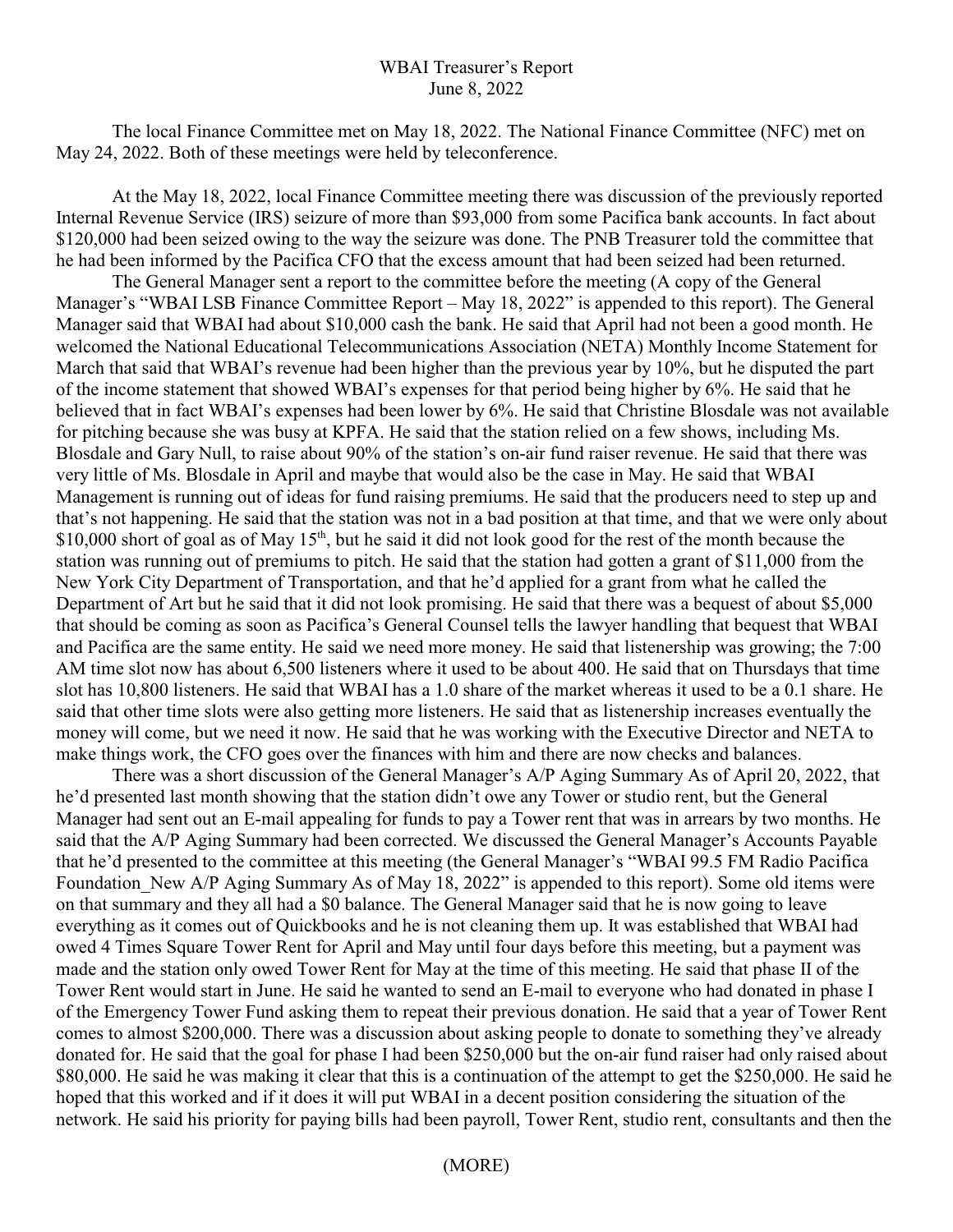health insurance premiums. He said that the new directive is that the priority be payroll followed by the health insurance premiums, Tower Rent, studio rent and then consultants and other bills. He said that the Tower Rent represents a lot of stress on WBAI. The issue of donor fatigue was mentioned. The General Manager said that the way to go was to get small grants. He said that most not-for-profit organizations get a third of their money from grants. He said that if WBAI got that it would amount to about \$600,000 and if WBAI got that much more revenue it would make the station look like a brand new baby. He said he resented the argument that WBAI and Pacifica can't get grants because grantors see our situation as so dire that they do not want to throw good money after bad. He said we're not in a good position *because* they're not giving us grants. He said he wants to get small grants amounting to \$5,000 to \$10,000 a month. He said he is checking out the Department of Health and small organizations that could give a few hundred or a few thousand a month regularly, and that would relieve some of the pressure on the same listeners.

In answer to some questions the General Manager said that with regard to funds that may be available from a search engine that gives  $1¢$  to an organization for each search done citing that organization as the recipient of the penny that the person who'd set that up has been missing. The General Manager said that the search engine account had been set up about six years ago. With regard to PayPal not passing funds along from one vendor the General Manager said that he's given up on that. He said that regarding a Major Donor whose \$5,000 check we couldn't deposit because Chase Bank won't authorize payment to "WBAI," we lost that too. He said that he and the Web master have filed forms with PayPal and it has not worked.

Later in the meeting the General Manager said that he'd been working on getting discretionary funds from the New York City Council.

The committee discussed the willingness of some stations to cooperate with each other to raise funds for all. The \$300,000 awarded to John Vernile was also discussed.

Christine Blosdale attended the meeting and committee members discussed a number of issues with her.

At the May 24, 2022, NFC meeting in answer to a question I'd asked about Pacifica filing its application to join the Corporation for Public Broadcasting (CPB) **the Executive Director said that Pacifica was not eligible to apply because there are eligibility requirements for applying for CPB membership that Pacifica has not met and you need to be in compliance with all of the CPB eligibility requirements prior to the application period opening. The Executive Director said that we would have to wait until 2023, to apply to join the CPB.**

The Executive Director said that based upon a letter Pacifica had received in 2017, from the CPB there were some financial documents relating to the eligibility requirements that showed that Pacifica had not met those requirements. She said that Pacifica had not done anything at that time to provide the CPB with the information that they needed. She said that in conversations she's had with people at the CPB all of those requirements from that letter still need to be met and the CPB needs to review those prior to Pacifica being eligible to apply for CPB membership. **The Executive Director said that we were hoping to be able to apply and meet those eligibility requirements after the application process, but the CPB says we need to answer their questions from years ago and be in compliance prior to the opening of the application window.** The Executive Director said that we know what those requirements are and we need to start working on those to make sure that we are in good standing with them during this upcoming year and then we will be in compliance by the time the window opens next year. The Executive Director was asked what the questions were in that letter and she said that it would not be a problem to send that letter out. She said that it had been sent to two Executive Directors before her and she could pull that and forward it to people. The CFO said she would look for that 2017, letter too. There had also been a letter from the CPB in 2013.

The Executive Director said there are audience level requirement and also a percentage of funding that has to come in from sources other than listeners, so Pacifica needs to find a certain level of funding from other sources and we don't meet that requirement either at some of the stations.

The CFO said that in the conversation that was had with the CPB people Pacifica's inability to pay its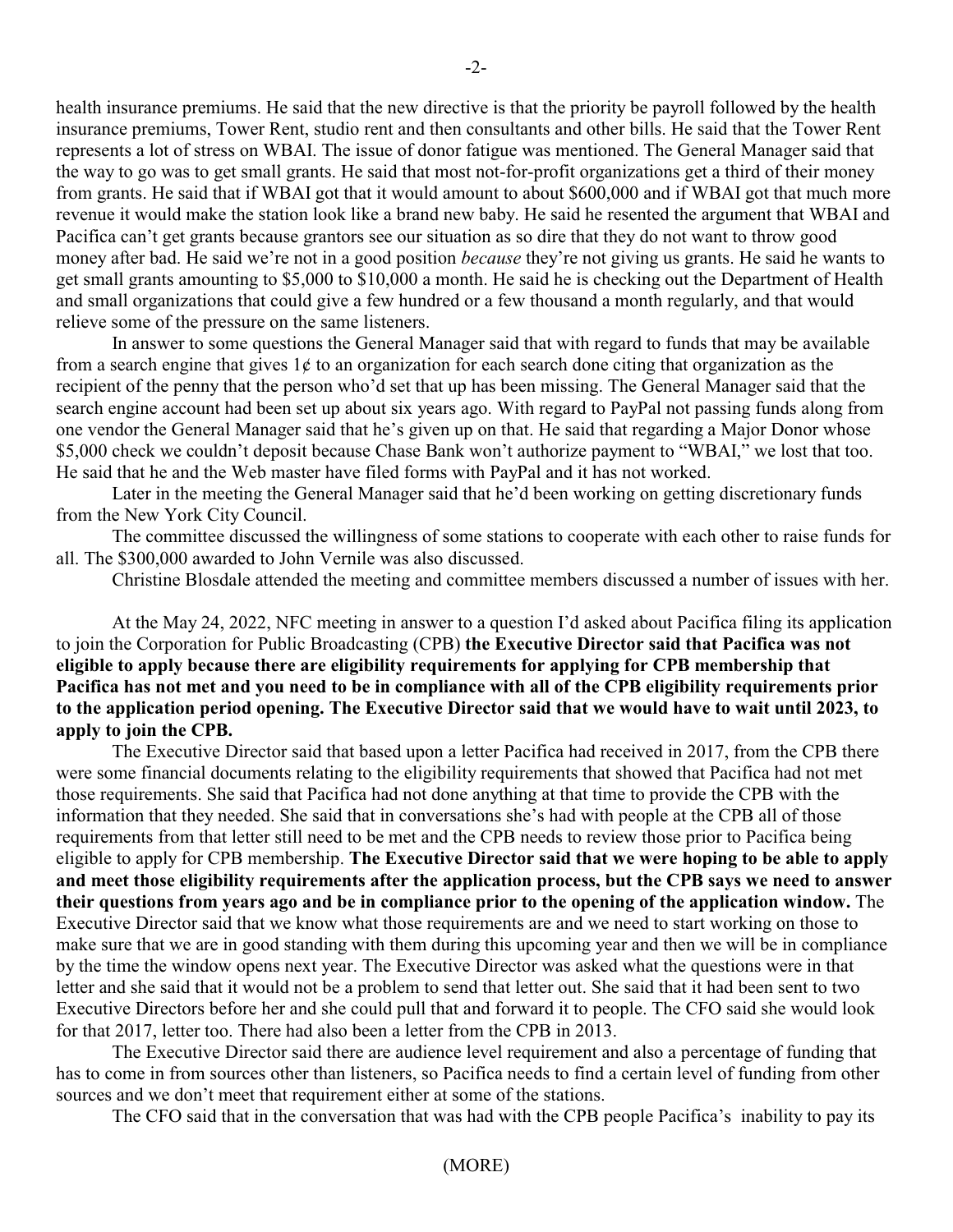bills was something else the CPB was struggling with. The Executive Director agreed and said that she'd spoken to three people at the CPB and all had brought up the issue of fiscal management and fiscal irresponsibility as things they have been looking at over the past few years. Leadership instability was also an issue the people at the CPB had brought up.

At this NFC meeting the CFO said that the amount the Internal Revenue Service (IRS) had seized was about \$93,300. She said that the IRS had since sent a release of levy notice to the stations' banks and the amounts removed in excess of the levy amounts have been returned and KPFT and Pacifica Radio Archives (PRA) have been made whole by Wells-Fargo. She said that as far as the actual levy we do have a chance of that being reduced but there's still work that needs to be done.

The CFO said that Pacifica has about \$176,000 left in the Economic Injury Disaster Loan fund.

The CFO went over the Monthly Income Statement For the Seven Months Ending Saturday, April 30, 2022, which I had sent to the LSB and the local Finance Committee on May 24. **This April Income Statement shows WBAI with a YTD deficit of \$225,938.** She said that the Accounts Payable for the National Office was about \$260,000 and that over \$100,000 of that is legal fees. She said that there will be enough to pay the interest on the FJC loan. She said that YTD consolidated revenue is down 24% and expenses were down 7%. She noted that WBAI has been catching up on its health insurance premiums. WBAI has had an arrearage with the National Office on unpaid health insurance premiums and so catching up also helps the National Office. The CFO said that the National Office is owed about \$550,000 in Central Services payments for FY22 alone. The Monthly Income Statement through the end of April shows WBAI as owing \$134,472 in Central Services payments to the National Office and \$33,775 to PRA.

Below is the CFO's tally for stations' Central Services payments.

|              |        | PACIEK A STATION PAYMENTS |            |            |            |           |           |            |                     |                          |                          |                |                  |                  |                          |                    |              |
|--------------|--------|---------------------------|------------|------------|------------|-----------|-----------|------------|---------------------|--------------------------|--------------------------|----------------|------------------|------------------|--------------------------|--------------------|--------------|
|              | FY22   |                           |            |            |            |           |           |            |                     |                          |                          |                |                  |                  |                          |                    |              |
|              |        | <b>CENTRAL SERVICES</b>   |            |            |            |           |           |            |                     |                          |                          |                |                  | <b>TOTAL FOR</b> | 1158                     | <b>UNPAID</b>      |              |
|              |        | OCT                       | <b>NOV</b> | DEC        | <b>JAN</b> | FEB       | MAR       | <b>APR</b> | MAY                 | <b>JUNE</b>              | JULY                     | AUGUST         | <b>SEPTEMBER</b> | PERICO           | <b>PAID</b>              | <b>CENTRAL SVC</b> |              |
|              | V KPFA |                           | 34,666.00  | 69,332.00  | 29,000.00  | 38,833.00 | 18,832.00 |            | 34,666.00 34,666.00 |                          |                          |                |                  | 277,328          | 259,995                  | 17,333 V           |              |
|              | KPFK   |                           |            |            |            |           |           |            |                     |                          |                          |                |                  | 294,632          | $\overline{a}$           | 294,632            |              |
|              | KPFT   |                           |            |            |            |           |           |            |                     |                          |                          |                |                  | 95,072           | $\overline{\phantom{a}}$ | 95,072             |              |
|              | WBAI   |                           |            |            |            |           |           |            |                     |                          |                          |                |                  | 134,472          |                          | 134,472            |              |
|              | WPFW   | 15,307.00                 | 15,307.00  | 15,307.00  | 15,307.00  | 15,307.00 | 15,307.00 | 15,307.00  |                     |                          |                          |                |                  | 122,456          | 107,149                  | 15,307             |              |
|              |        | 15,307.00                 | 49,973.00  | 84,639.00  | 44,307.00  | 54,140.00 | 34.139.00 | 49,973.00  | 34,666.00           | $\overline{\phantom{a}}$ | $\overline{\phantom{a}}$ | ٠              | $\sim$           | 923,960          | 357,144                  | 556,816            |              |
|              |        | PRA CENTRAL SERVICES      |            |            |            |           |           |            |                     |                          |                          |                |                  | <b>TOTAL FOR</b> | LESS:                    | <b>UNPAID</b>      |              |
|              |        | CCT                       | NOV        | <b>DIC</b> | <b>IAN</b> | TER.      | MAR       | APR.       | MAY                 | <b>BUNE</b>              | <b>HUY</b>               | <b>ADGLIST</b> | <b>SEPTEMBER</b> | <b>FEBICIO</b>   | PAID                     | <b>PRACS</b>       |              |
| $\checkmark$ | KPFA-  | 4,622.00                  | 4,622.00   | 4,622.00   | 4,622.00   | 4,622.00  | 4,622.00  | 4,622,00   |                     |                          |                          |                |                  | 36,976           | 32,354                   | 4,622              | $\sqrt{ }$   |
|              | KPFK   |                           |            |            |            |           |           |            |                     |                          |                          |                |                  | 39,280           | Uk.                      | 39,280             |              |
|              | KPFT   | 1,585.00                  |            |            |            |           |           |            |                     |                          |                          |                |                  | 12,680           | 1,585                    | 11,095             |              |
|              | WBAI   |                           |            |            |            |           |           |            |                     |                          |                          |                |                  | 33,776           | - 1                      | 33,776             |              |
|              | CONFER | 2,041.00                  | 2,041.00   | 2,041.00   | 2,041.00   | 2,041.00  | 2,041.00  | 2,041.00   |                     |                          |                          |                |                  | 16,328           | 14,287                   | 2.041              | $\checkmark$ |
|              |        | 8,248.00                  | 6,663.00   | 6,663.00   | 6,663.00   | 6,663.00  | 6,663.00  | 6,663.00   | $\sim$              | $\bullet$                | $\overline{\phantom{a}}$ | ۰              | 1977             | 139,040.00       | 48.226.00                | 50,814             |              |

So not only has Pacifica been hit by a \$93,300 fine from the IRS, apparently caused by someone at Pacifica not filing a form, or not filing it properly, but now we learn that Pacifica has not applied for membership in the CPB. At that NFC meeting various Directors said that they'd all known about this all along. I never heard anything about not being able to apply for CPB membership on the NFC. Maybe some information in Pacifica is a little too compartmentalized. In any event, this is a blow. I know that the WBAI General Manager had been looking forward to the CPB Community Service Grant he'd anticipated for WBAI next year and had hoped that it would put WBAI in the black for the next fiscal year. That can't happen now.

KPFK and KPFT are in bad shape. They are having big problems with their on-air fund raisers. KPFK had gotten notice that their electricity would be turned off, although I think that they should be able to fight that, and KPFT is having to figure out how to make their new building operational. Right now they don't have enough money to get everything working.

Yes, I am pessimistic. Only KPFA and WPFW are operating in the black. And KPFA seems to be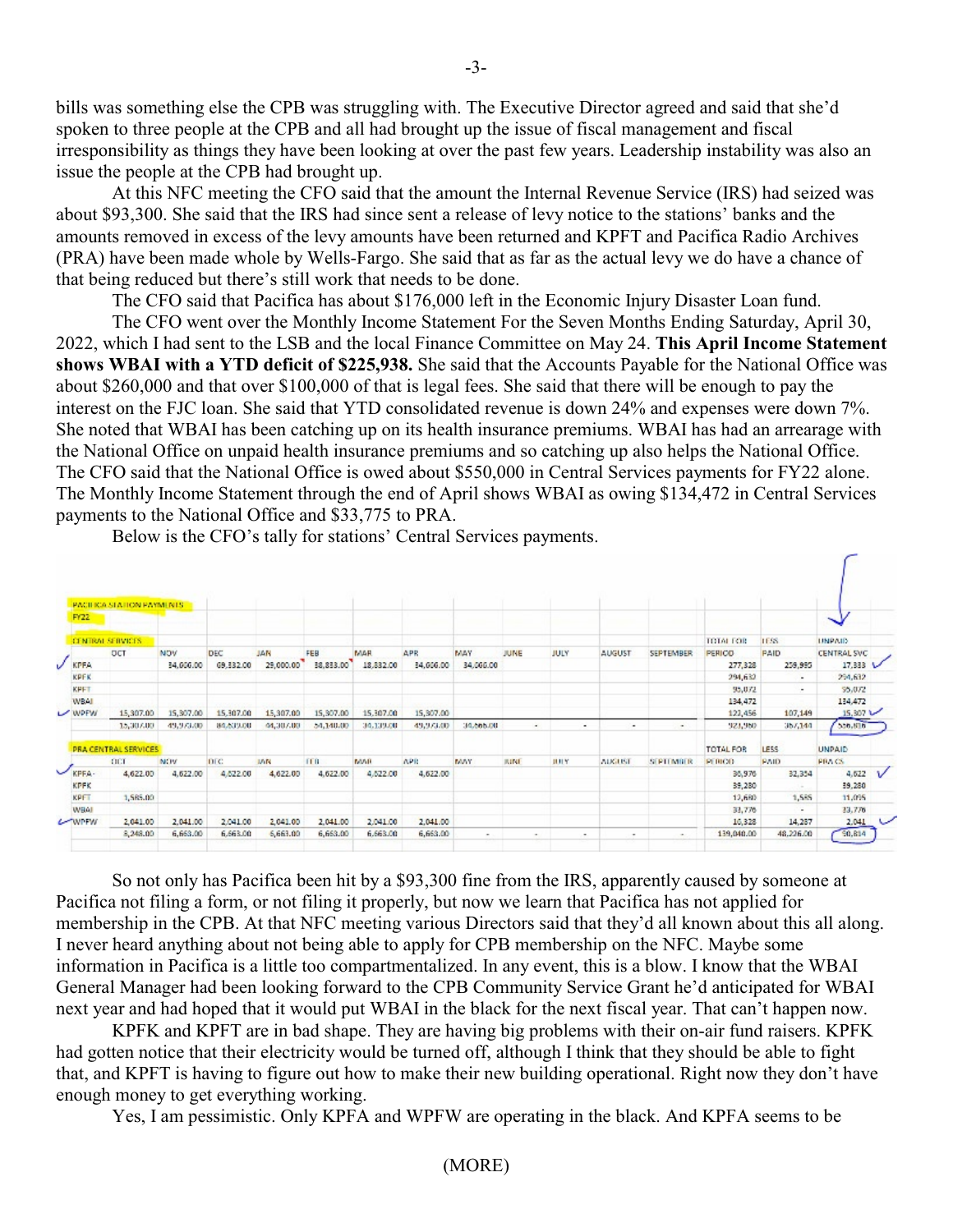faltering. How many of te five Pacifica stations can be operating at a deficit before it all collapses? Also, with other stations in even worse shape than WBAI we are less likely to get financial help from the other stations in case of an emergency. I'm sure that the CPB is taking notice of the shenanigans from various factions that have been trying to hijack the Pacifica Foundation by bylaws referendums, and the CPB probably know that a Pacifica Director has filed a compliant with the Federal Communications Commission to prevent the renewal of WBAI's license. I'm sure that's all going to factor into their consideration of any application Pacifica may make to join the CPB, if indeed Pacifica ever does apply.

The next NFC meeting is scheduled for Tuesday June 14, 2022, at 8:30 PM (ET). The next local Finance Committee meeting is scheduled for Wednesday, June 15, 2022, at 7:00 PM (ET). Both of these meetings will be held by teleconference.

R. Paul Martin WBAI LSB Treasurer

| <b>WBAI 99.5 FM Radio Pacifica Foundation New</b><br><b>A/P Aging Summary</b><br>As of May 18, 2022 |                |             |             |             |              |              |  |  |
|-----------------------------------------------------------------------------------------------------|----------------|-------------|-------------|-------------|--------------|--------------|--|--|
| <b>Description</b>                                                                                  | <b>Current</b> | $1 - 30$    | $31 - 60$   | $61 - 90$   | 91 and over  | <b>Total</b> |  |  |
| 4TS - 4 Times Square                                                                                |                | \$16,538.46 |             | \$0.30      |              | \$16,538.76  |  |  |
| <b>ACD Direct, Inc.</b>                                                                             | \$6,337.81     | \$6,943.13  |             |             | \$7,577.73   | \$20,858.67  |  |  |
| <b>Allegiance Fundraising LLC</b>                                                                   |                | \$349.00    |             |             |              | \$349.00     |  |  |
| Amazon.com                                                                                          |                | \$16.32     |             |             |              | \$16.32      |  |  |
| <b>Associated Press, AP</b>                                                                         |                | \$328.88    |             |             |              | \$328.88     |  |  |
| <b>B&amp;H Photo</b>                                                                                |                | \$111.83    |             |             | (\$293.96)   | (\$182.13)   |  |  |
| <b>BMI Music Square</b>                                                                             |                |             |             |             | \$4,662.00   | \$4,662.00   |  |  |
| <b>Bob Hennely</b>                                                                                  |                | \$250.00    |             |             |              | \$250.00     |  |  |
| <b>Chicago Distribution Center</b>                                                                  |                | \$615.35    |             |             |              | \$615.35     |  |  |
| <b>CLEANFEED LONDON 12/03</b>                                                                       |                | \$22.00     |             |             |              | \$22.00      |  |  |
| <b>Constant Contact</b>                                                                             |                | \$315.00    |             |             |              | \$315.00     |  |  |
| <b>Empire State Building</b>                                                                        |                |             |             |             | \$0.00       | \$0.00       |  |  |
| Felipe Luciano                                                                                      |                | \$250.00    |             |             |              | \$250.00     |  |  |
| <b>Fortunato Flores</b>                                                                             |                | \$450.00    |             |             |              | \$450.00     |  |  |
| <b>Foster Garvey PC</b>                                                                             |                |             | \$725.00    |             |              | \$725.00     |  |  |
| <b>Frenchie Davis</b>                                                                               |                | \$125.00    |             |             |              | \$125.00     |  |  |
| <b>Fusion</b>                                                                                       |                | \$382.92    |             |             |              | \$382.92     |  |  |
| <b>Gary Null &amp; Associates</b>                                                                   |                |             |             |             | \$0.00       | \$0.00       |  |  |
| <b>Hanna Worthy Simpson</b>                                                                         |                | \$1,500.00  |             |             |              | \$1,500.00   |  |  |
| <b>Health Care Bill Back</b>                                                                        |                |             |             | \$2,013.90  | \$169,988.62 | \$172,002.52 |  |  |
| <b>Keziah Glow</b>                                                                                  |                | \$1,000.00  |             |             |              | \$1,000.00   |  |  |
| <b>Linda Sarsour</b>                                                                                |                |             | \$375.00    |             |              | \$375.00     |  |  |
| <b>Lylburn Downing</b>                                                                              |                |             |             |             | \$1,166.67   | \$1,166.67   |  |  |
| <b>NFCB</b>                                                                                         |                |             |             |             | \$3,875.00   | \$3,875.00   |  |  |
| Pacifica National Office - PNO                                                                      |                | \$16,890.00 | \$16,890.00 | \$16,890.00 | \$515,123.62 | \$565,793.62 |  |  |
| Pacifica Radio Archives - PRA (Central                                                              |                | \$4,222.00  | \$4,222.00  | \$4,222.00  | \$256,604.50 | \$269,270.50 |  |  |
| <b>Paul DeRienzo</b>                                                                                |                |             | \$272.00    |             |              | \$272.00     |  |  |

## **Appendix**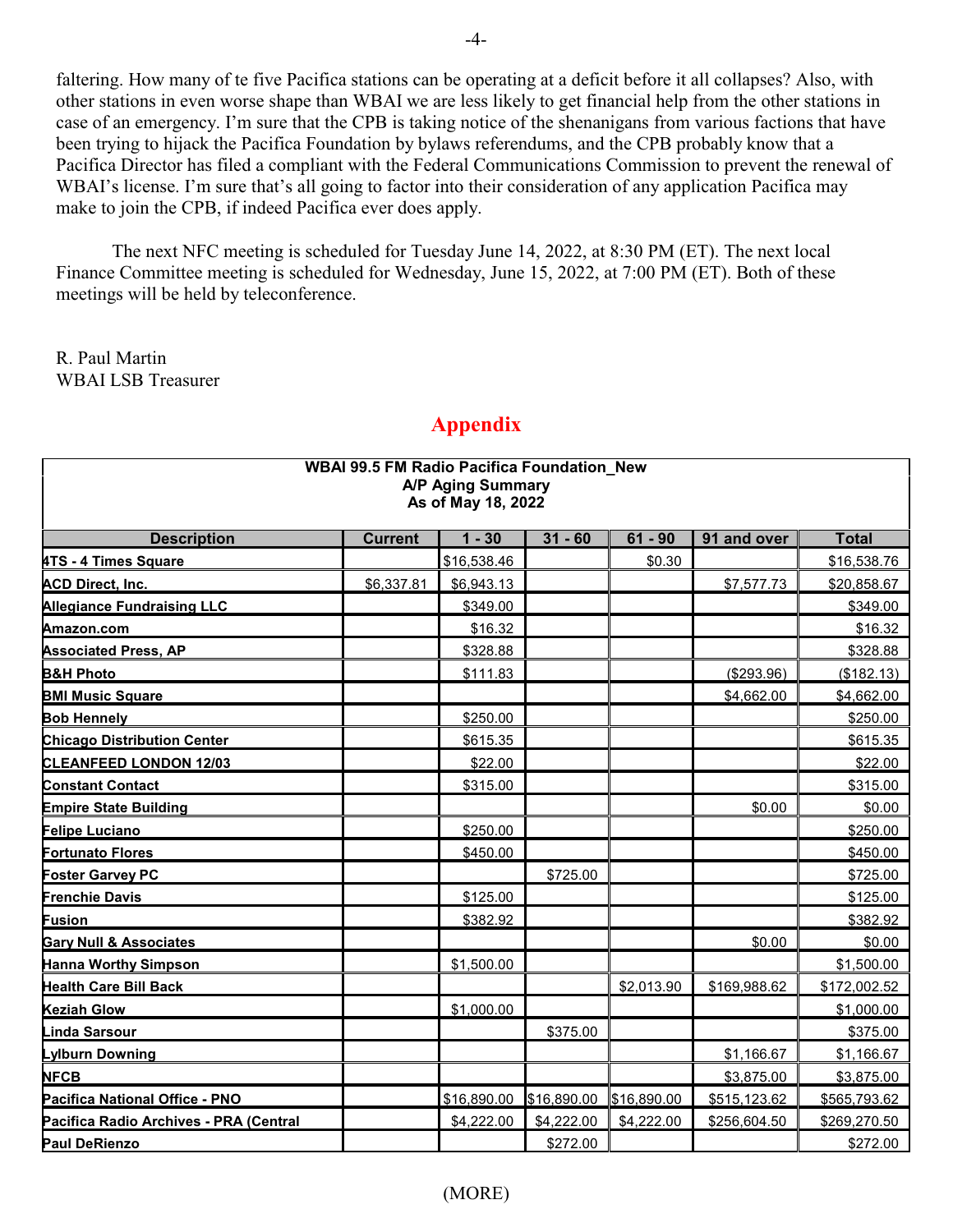| <b>Payroll Expenses</b>                    |            |             |             |             | \$145,088.80   | \$145,088.80   |  |  |  |
|--------------------------------------------|------------|-------------|-------------|-------------|----------------|----------------|--|--|--|
| <b>Protekt</b>                             |            |             | \$162.18    |             |                | \$162.18       |  |  |  |
| Radio Research Consortium - RRC - Arbitron |            |             |             | \$3.455.00  |                | \$3,455.00     |  |  |  |
| <b>Rebecca Myles</b>                       |            | \$125.00    |             |             | \$375.00       | \$500.00       |  |  |  |
| <b>Signius</b>                             |            |             |             |             | \$0.00         | \$0.00         |  |  |  |
| Soundcloud Inc.                            |            | \$16.00     |             |             |                | \$16.00        |  |  |  |
| <b>Staples</b>                             |            | \$33.99     |             |             |                | \$33.99        |  |  |  |
| <b>The Commons Foundation</b>              |            | \$5,300,00  | \$5,300.00  |             |                | \$10,600.00    |  |  |  |
| Time Warner Cable 388                      |            | \$787.35    |             |             |                | \$787.35       |  |  |  |
| <b>Withdrawal</b>                          |            |             |             |             | (\$500.00)     | (\$500.00)     |  |  |  |
| <b>WPFW</b>                                |            |             |             |             | \$0.00         | \$0.00         |  |  |  |
| <b>TOTAL</b>                               | \$6,337.81 | \$56,572.23 | \$27,946.18 | \$26,581.20 | \$1,103,667.98 | \$1,221,105.40 |  |  |  |
| Wednesday, May 18, 2022 11:52:48 AM GMT-7  |            |             |             |             |                |                |  |  |  |

WBAI LSB Finance Committee Report – May 18, 2022

At the last WBAI LSB Finance Committee I gave an Outstanding Payables (A/P) that was missing some bills. At the WBAI LSB meeting the A/P was corrected. I have been working with the CFO to establish a sturdier system. We are attempting to record all bills as they come immediately and send them to NETA for entry so that the payables may be more accurate and in sync with NETA. I can't guarantee a perfect system because this is an extra task that I am doing which I do not have enough time to monitor consistently. Bills come thru e-mails, phone calls, many are automatically paid online and some require that WBAI go online to retrieve. Although I have a list of most major monthly items they are sometimes missed. The CFO has access to and monitors all files and accounts. This is how WBAI is building towards a system of checks and balances and accountability that addresses one of the deficiencies in our audit year after year.

- 1. 2022-05-18: In Chase Bank: \$10,325.38 and \$30.87 in PayPal
	- 2. Rent at 388 Atlantic (Office) \$5,300.00 we owe 2 months or \$10,600.00 3. 4TS (The Tower Rent) we owe May 2022 or \$16,500.00

(MORE)